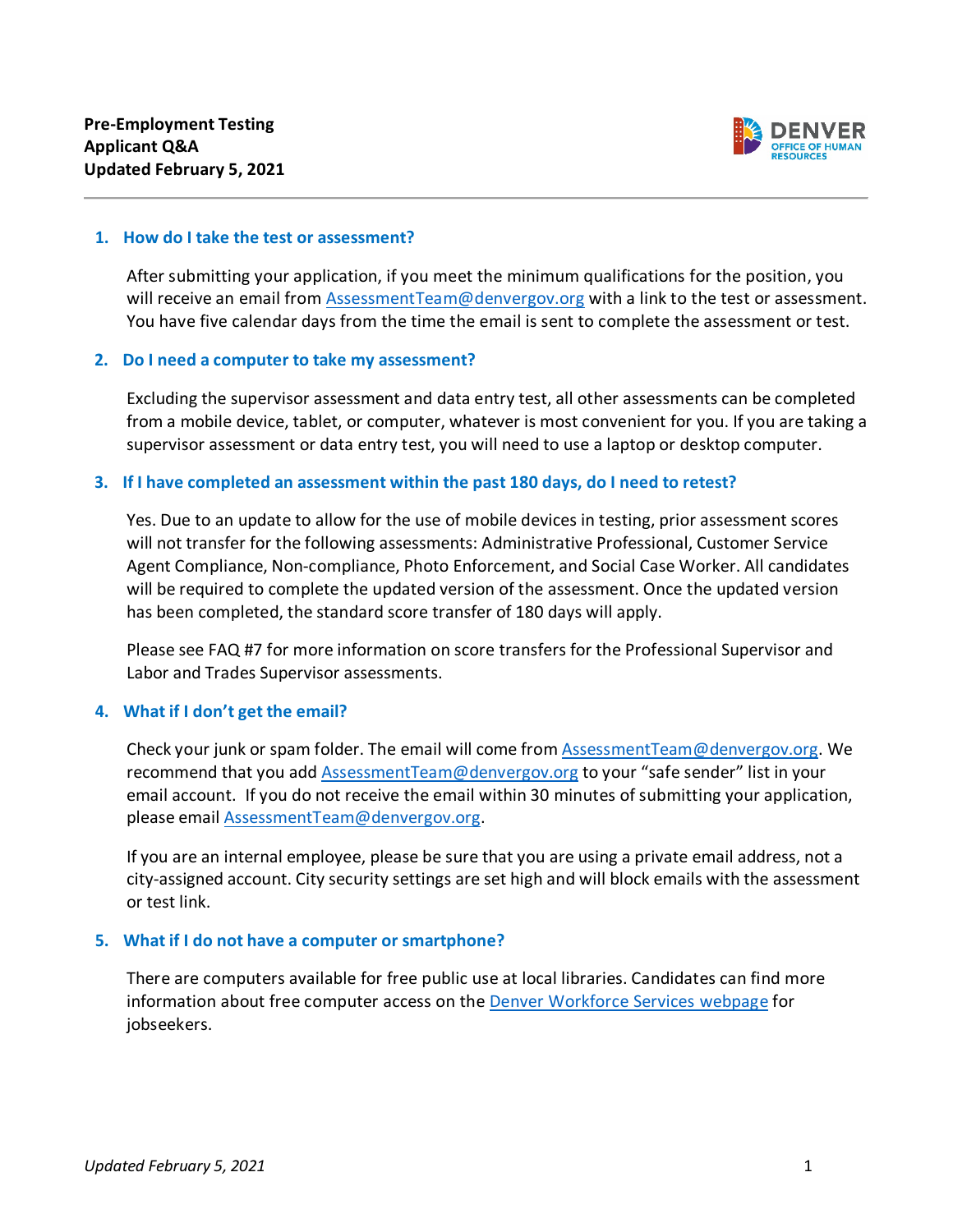## **6. Do I have to complete the test or assessment?**

Yes. If a test or assessment is required, you must pass it to move forward in the recruitment process. If you do not complete or do not pass the test or assessment you cannot be considered for the position.

### **7. Do I have to take a test or assessment every time I apply?**

That depends on whether the position requires a test or an assessment. Assessment scores are valid for 180 calendar days, so if you apply to another position that requires the same assessment within that time, you will not need to complete the assessment again. Your score will be applied to the new application. You must click on the link provided to transfer any eligible scores. If it has been more than 180 days, you will need to take the assessment again.

Test scores are only valid for a single recruitment. If you apply to another position that requires the same test you will need to take it again for that application.

Also, if a test or assessment is changed for any reason, prior scores will no longer be valid. A candidate will be required to retest and pass the revised version of the test or assessment.

#### **8. How do I know if I passed or failed the test or assessment?**

Shortly after completing the assessment or test, you will receive an email notifying you whether you passed or not. Passing candidates are sent to the recruiter for review. Also, you can log into your Workday profile to check the status of your application. If you passed, your status will update to show "under review". If you failed, your status will update to show "no longer in consideration."

# **9. Why do I have to wait 180 days to re-take an assessment? How long is the waiting period for a test?**

The re-take waiting period for assessments is 180 calendar days whether you pass or fail the assessment. This waiting period is to ensure the security and accuracy of the assessment and is in alignment with best practices. The assessments measure basic behavioral competencies rather than just job specific knowledge. Improvement on the behavioral competencies, for example composure and reliability, requires time and targeted development efforts. The re-take waiting period will give you the opportunity to implement development plans prior to testing again.

For skill-based tests, such as Microsoft Office, Data Entry and Basic Math you can re-take the test when the next recruitment is posted. There is no waiting period as these tests measure skills that can be practiced and improved in a relatively short amount of time.